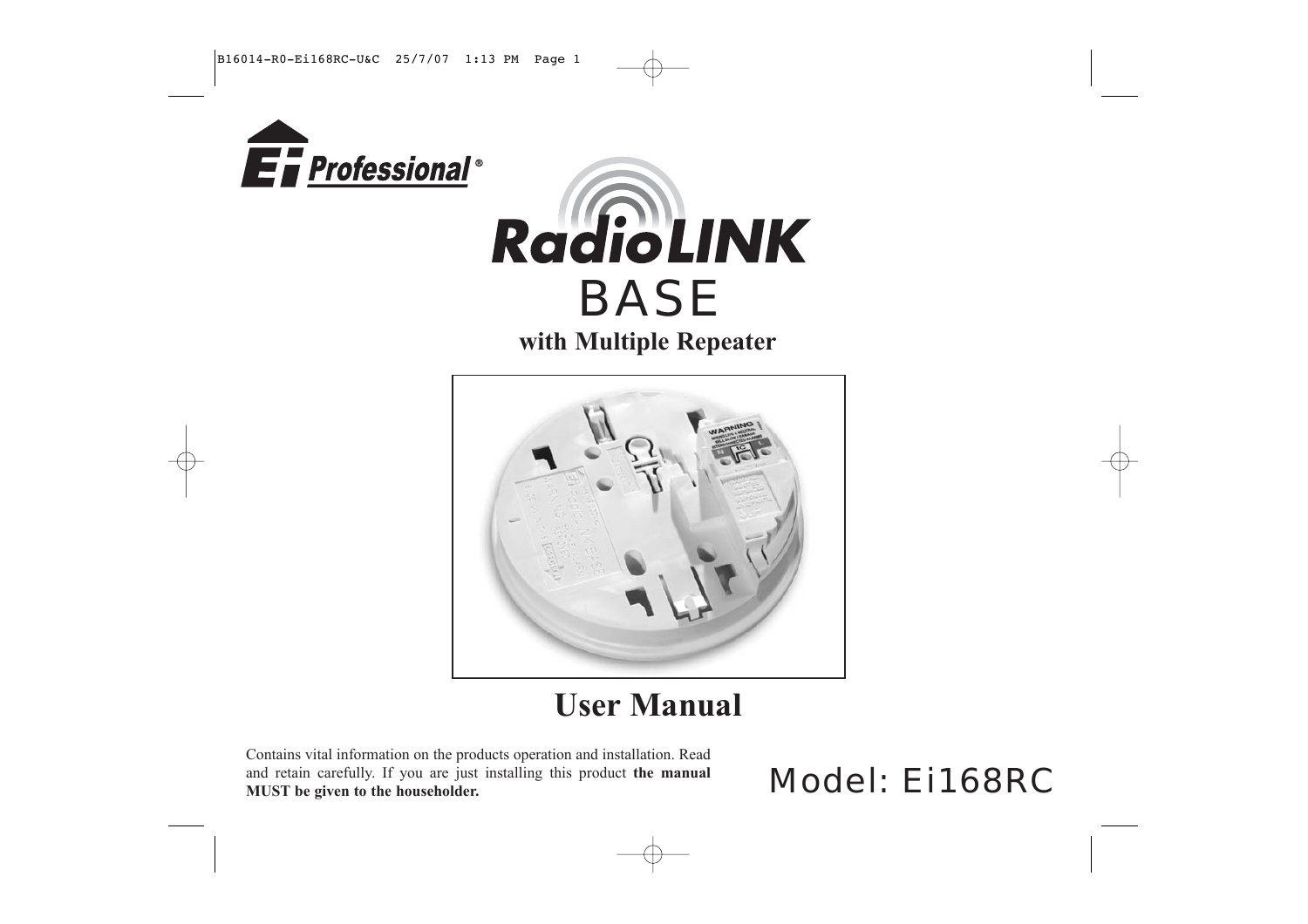# **CONTENTS**

↔

|                |                                                | Page           |
|----------------|------------------------------------------------|----------------|
| 1.             | QUICK INSTALLATION GUIDE                       | 3              |
| $\overline{2}$ | <b>INTRODUCTION</b>                            | $\overline{4}$ |
| 3.             | <b>INSTALLATION</b>                            | 5              |
| 4.             | THE "REPEATER" FUNCTION                        | 10             |
| 5.             | <b>TROUBLESHOOTING THE RF LINK</b>             | 12             |
| 6.             | <b>LIMITATIONS OF RADIO COMMUNICATIONS</b>     | 13             |
| 7 <sub>1</sub> | CHECKING & MAINTAINING YOUR SMOKE ALARM SYSTEM | 14             |
| 8.             | GETTING YOUR RadioLINK BASE SERVICED           | 17             |
| 9.             | <b>FIVE YEAR GUARANTEE</b>                     | 17             |
| 10.            | <b>TECHNICAL SPECIFICATION</b>                 | 18             |
| 11.            | <b>RadioLINK ACCESSORIES</b>                   | 21             |

2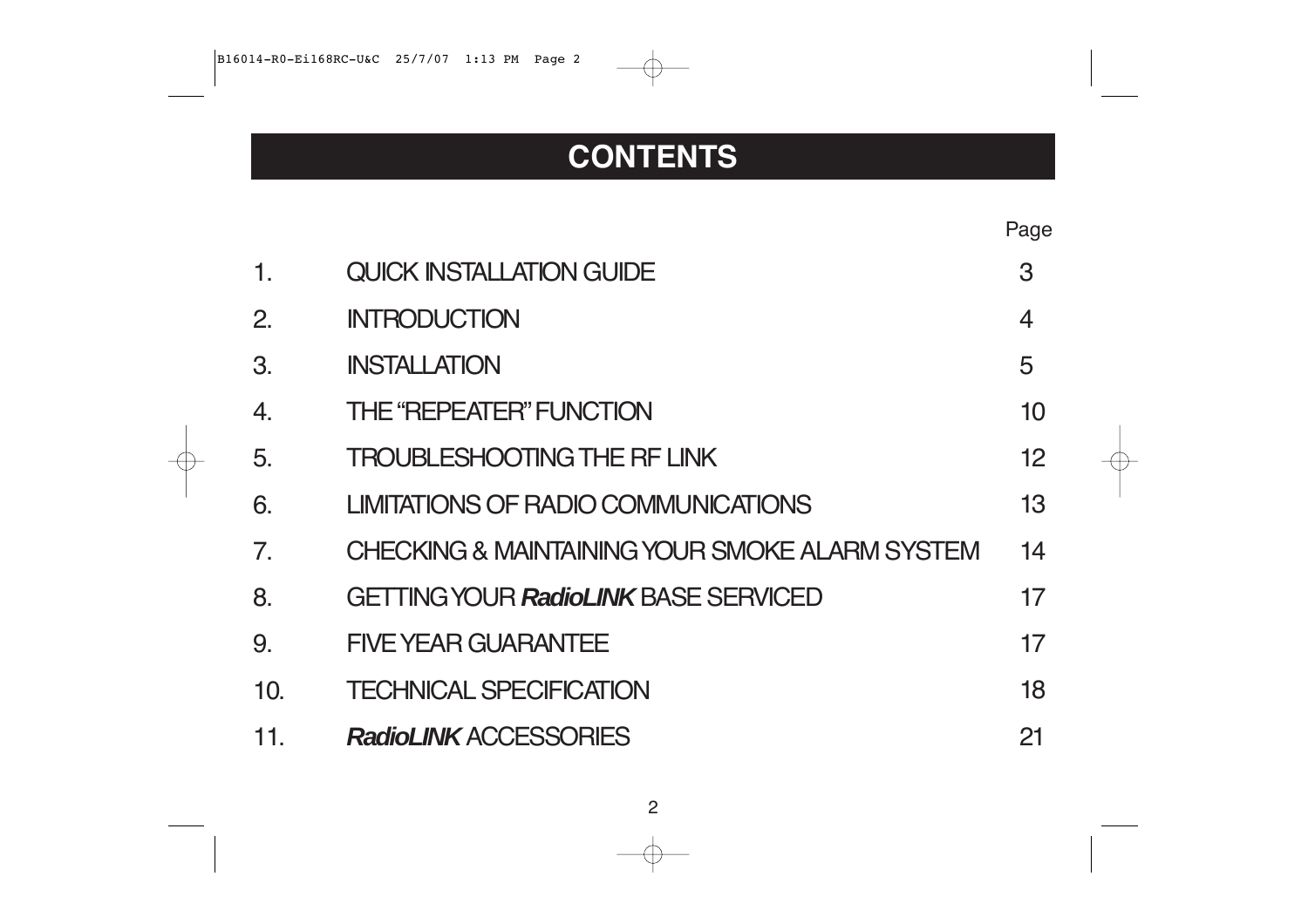# **1. QUICK INSTALLATION GUIDE**

For use only with Ei Electronics Easi-fit Mains Powered Smoke & Heat Alarms. The Ei168RC *RadioLINK* Base **must be installed by a qualified electrician**.

- 1.1) **Install each** *RadioLINK* **Base** in the centre of the ceiling at least 0.30m from light fittings (as per the smoke/heat alarm instructions) and connect to nearest mains circuit (see page 3).
- 1.2) **Slide alarm** on to the Ei168RC *RadioLINK* Base. This will automatically activate the rechargeable back-up cells in the base. Repeat this procedure for all alarms in the system (see page 5).
- 1.3) **To House Code**, insert a small screwdriver into the House Code switch slot of each unit in succession. This must be completed as quickly as possible (within 15 minutes) to activate the House Code mode and ensure the system only communicates with itself and not neighbouring systems (see page 6). **It is essential that the** *RadioLINK* **Bases are House Coded.**
- 1.4) **Button test** each alarm to ensure that they are all communicating.

This guide is for quick referencing only. You must read the user manual thoroughly before installation and use.

3







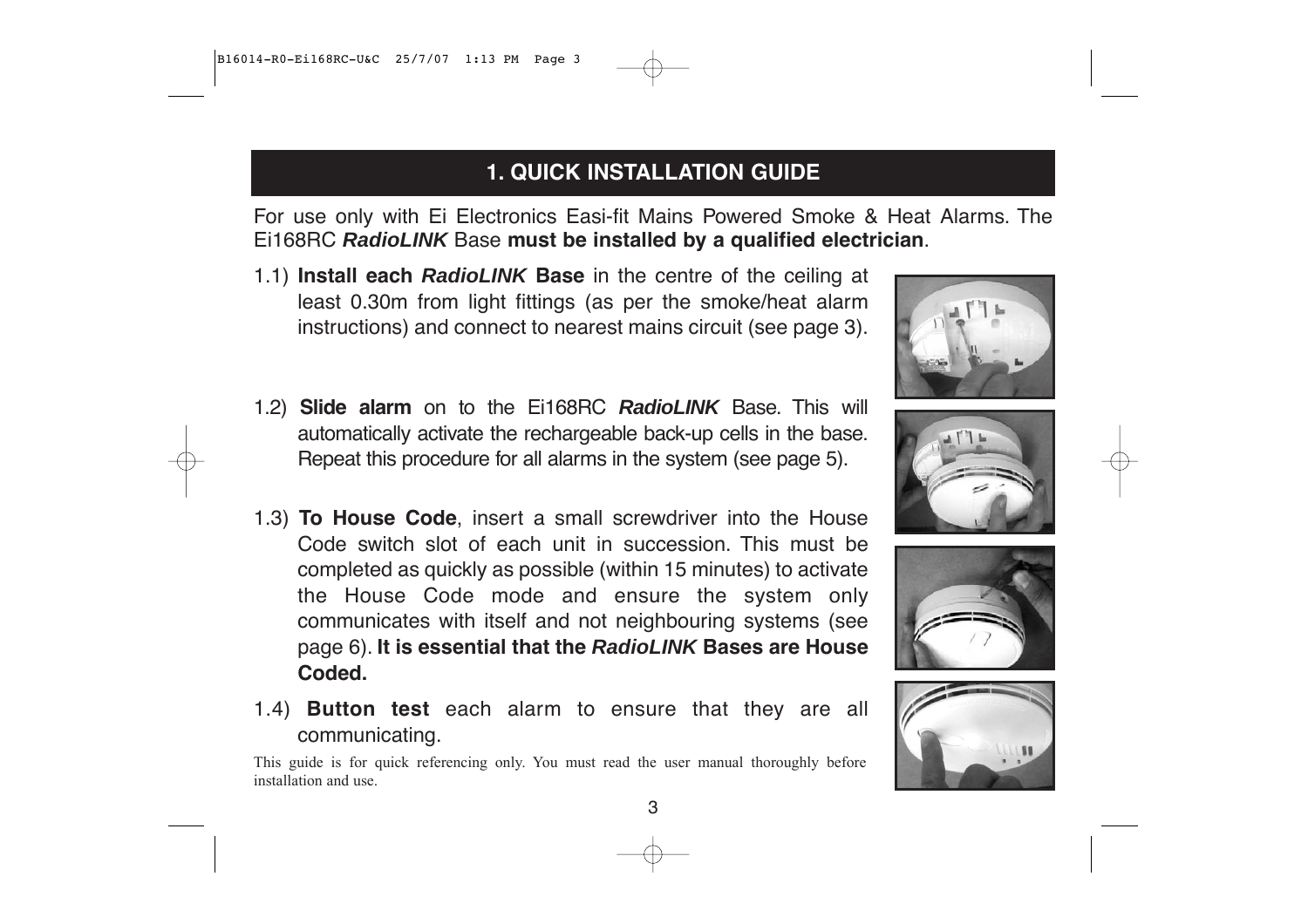# **2. INTRODUCTION**

The Ei168RC *RadioLINK* Base transmits a Radio Frequency (RF) alarm signal when the unit attached to it senses fire. When it receives an RF alarm signal from another Ei168RC Base, the attached smoke or heat alarm will sound. It therefore eliminates the need to run long interconnect wires between all the smoke/heat alarms on different floors and in different rooms.

It is designed for use with '**RC**' Mains Powered Smoke/Heat Alarms (Ei161RC, 164RC & 166RC). The base can also be used with Ei141, Ei144 & Ei146 Easi-fit alarms provided that a Remote Control device (Ei410 or Ei411H) is **not** used in the system.

The *RadioLINK* Base, is mains powered and has rechargeable lithium cells for back-up in the event of mains failure. The *RadioLINK* Base will normally be wired to the nearest mains circuit in the ceiling (usually the lighting circuit, provided unswitched live is available). The Smoke/Heat Alarm is then slid on to the *RadioLINK* Base. Up to 12 units can be RF interconnected in this way.

**It is essential to House Code the** *RadioLINK* **Bases to ensure they will not accidently communicate with nearby systems. This is easily done as explained in Section 3 overleaf.**

(As a safety feature the units will all communicate with each other (provided they are within range) as installed i.e. without any House Coding. The repeater function is disabled when units are not House Coded).

Various optional RadioLINK accessories are available, including the Ei411H Remote Control (for use with '**RC**' alarms only).This wall-mounted device allows the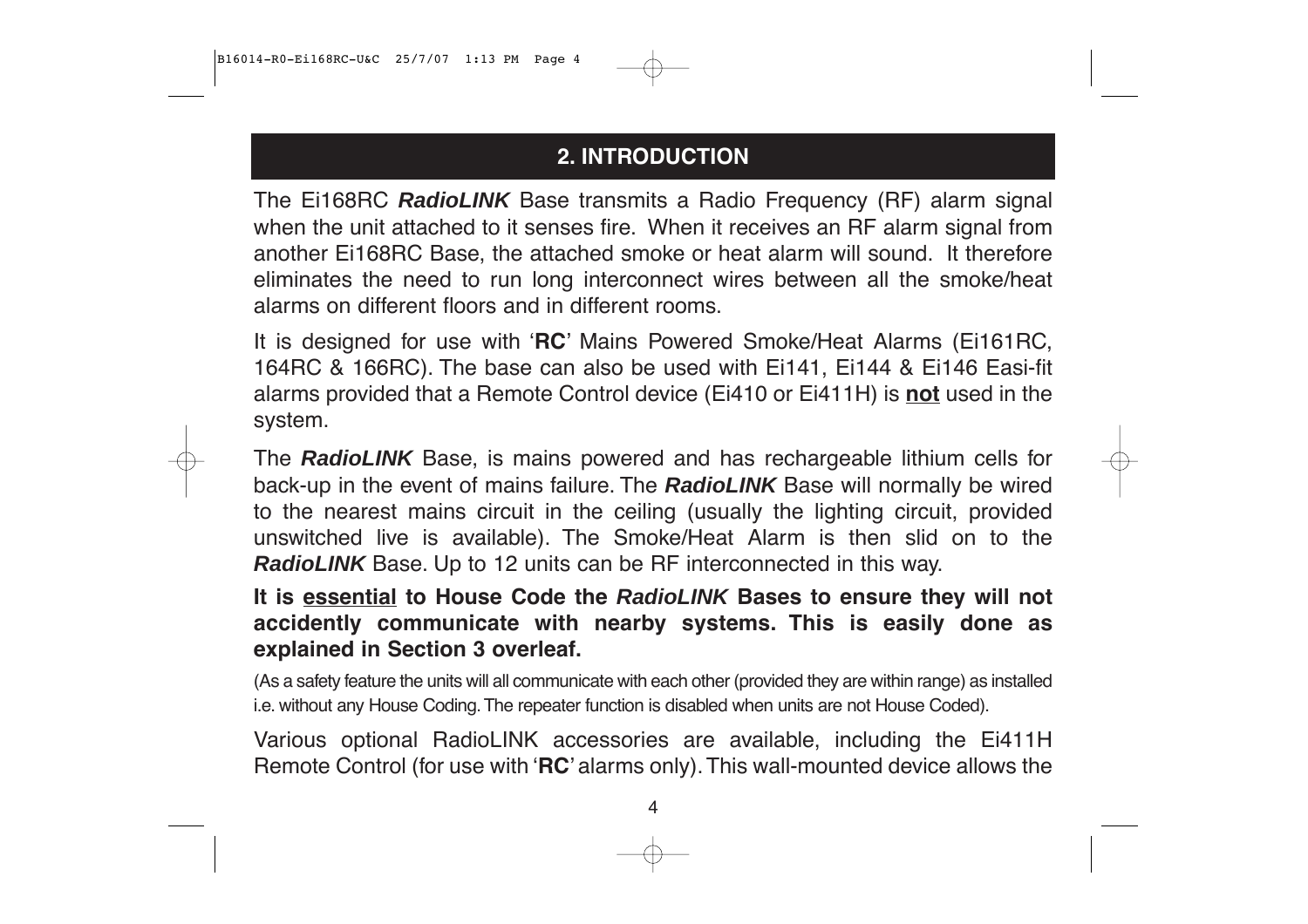user to **Locate** the triggering alarm both when all units are sounding and when they have previously sounded (memory function - useful for troubleshooting), **Hush** any nuisance alarms and **Test** the system from a remote location.

# **3. INSTALLATION**

**WARNING**: Mains operated products should be installed by a qualified electrician as per the Requirements for Electrical Installations published as IEE Wiring Regulations – BS7671 current edition. Failure to install this unit correctly may expose the user to shock or fire hazards.This unit is not waterproof and must not be exposed to dripping or splashing.

Up to twelve Ei168RC *RadioLINK* Bases can be RF interconnected in one system.

**1**. Select a location complying with the advice in the Smoke/Heat Alarm instruction leaflet.

**2**. Disconnect the AC mains supply from the circuit that is going to be used.

**3**. Carefully align the *RadioLINK* Base and screw into place as shown in *Figure 1*. *(It is advisable at this time to use only one screw (as shown) as it allows the base to be*



**Figure 1**

**INSERT SCREWDRIVER TO** LIFT AND REMOVE WIRE COVER



**Figure 2**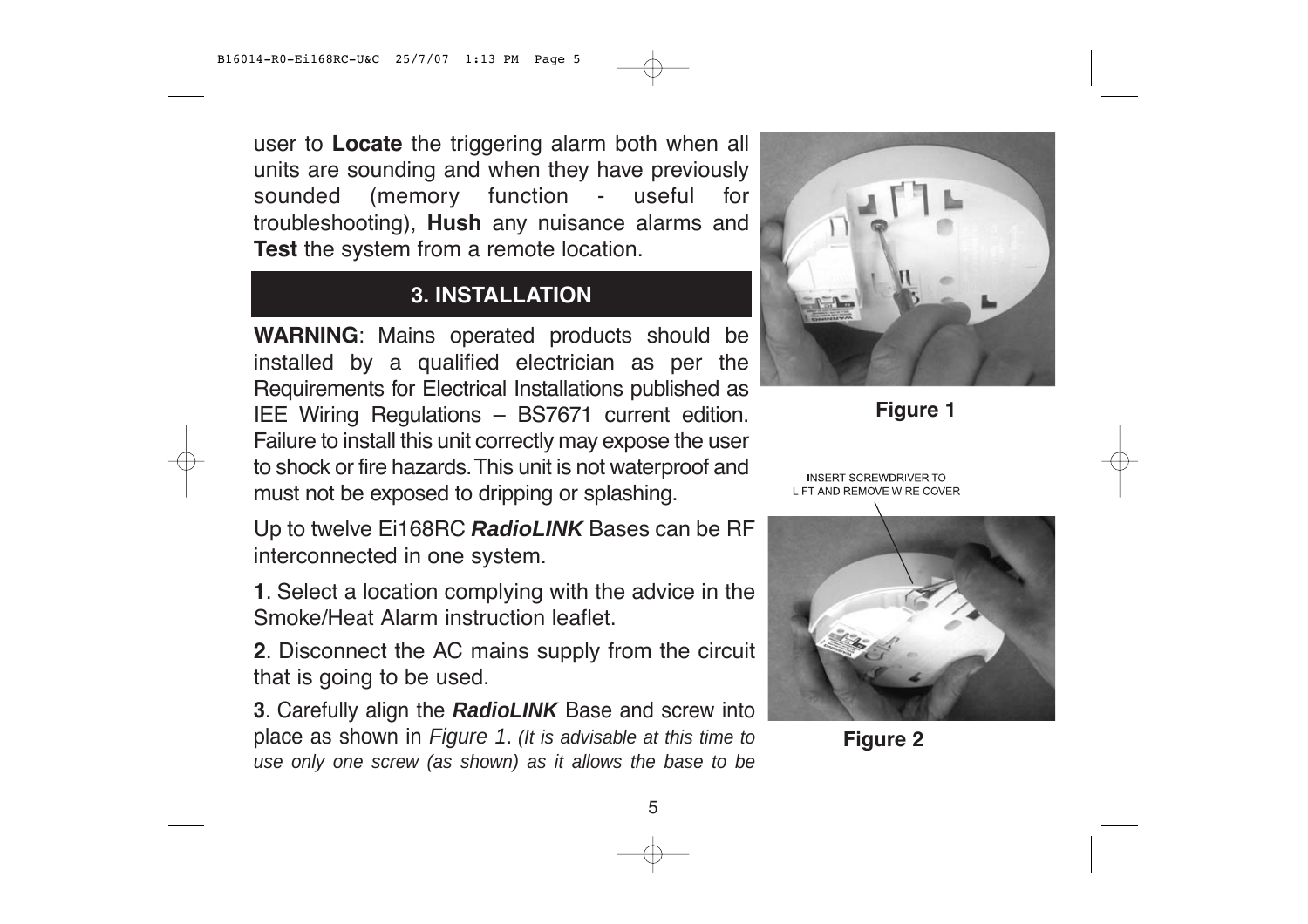*rotated later if required. If you use only one screw, ensure the base is secure on the ceiling before proceeding further with the installation. Remember to complete the installation by securing with the second screw after the system has been checked).*

**4**. Lift off the wiring cover as shown in *Figure 2*. **5**. If the mains wires are recessed (coming through a hole in the ceiling), bring the wires to the terminal block through the rear hole in the mounting plate as shown in *Figure 3*.





Ensure the rear foam gasket seals around the edge of the hole in the ceiling. This is to prevent air draughts affecting the smoke or heat entering the alarm. If the hole is too large it should be sealed with silicone rubber or equivalent (when the rest of the installation is complete).

If the mains wires are being brought along the surface:

(a) position the mounting plate so the cable trunking is as shown in *Figure 3*.

(b) Carefully cut and trim the knockouts in the *RadioLINK* Base side walls to blend with the contours of the trunking.

**Important:** Only cut the thinned down knockout section and leave the top intact as shown. There is only one position suitable for the surface wiring to enter the alarm.

**6.** The house wiring must then be connected to the terminal block on the Ei168RC *RadioLINK* Base as follows (see Figure 3):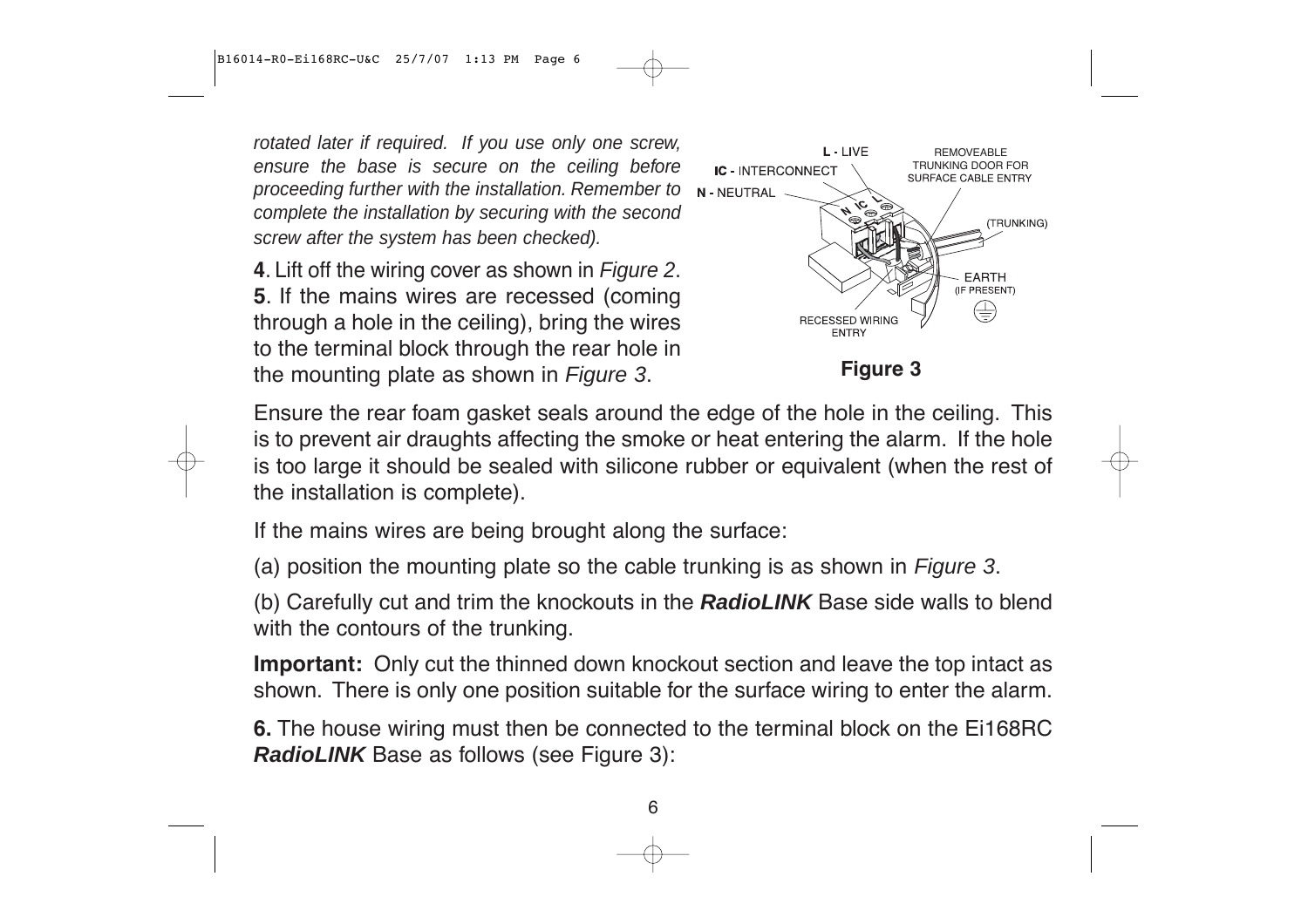**L**: Live - connect to the house wires coloured brown, or marked L.

**N**: Neutral - connect to the house wires coloured blue, or marked N.

**IC**: (Hardwire Interconnect- normally not used except to hardwire interconnect to mains Smoke/Heat Alarms which don't have an Ei168RC *RadioLINK* Base)

*The alarm does not need to be earthed. However the earth terminal is provided for the convenience of the installers so that any earth wire or cable coloured green & yellow, can be safety terminated.*

Note: House wiring should not be "bunched up" in the area of the alarms but quickly and neatly directed away. This will minimize their effect on the radio aerial.

**7**. Replace the wiring cover.

**8**. Remove the required Smoke/ Heat Alarm from the box (discard the mounting plate supplied). Carefully line up the Smoke/Heat Alarm on the Ei168RC *RadioLINK* Base and slide it on (*see Figure 4*).

**9**. Connect the mains power to the alarm circuit. Check the green light is on. If the amber light flashes every 10 seconds, remove the alarm (*see*

7



**Figure 4**



(PUSH COVER BACK) **WARNING: DISCONNECT MAINS** BEFORE REMOVING ALARM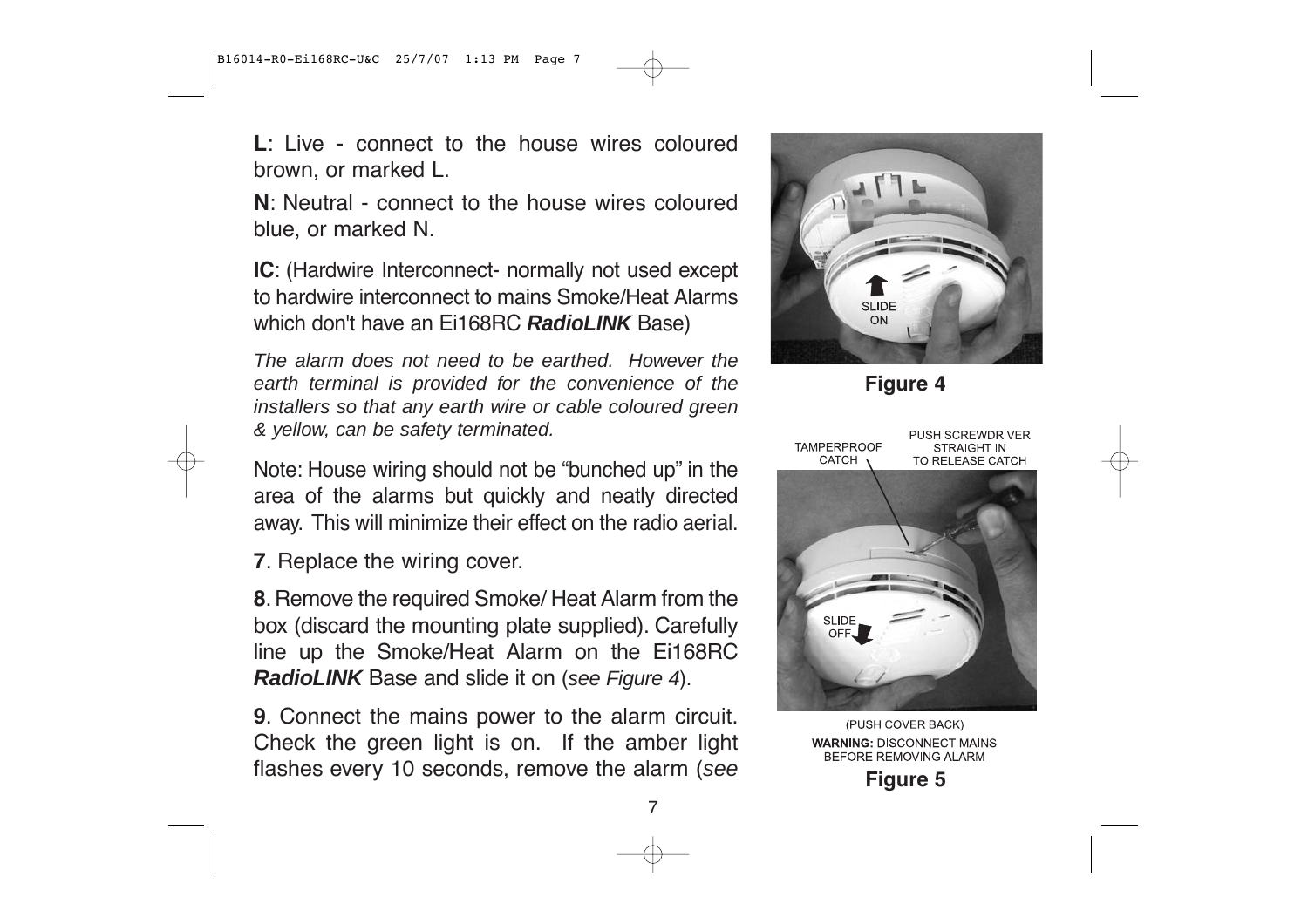*Figure 5*) and manually depress the rechargeable cell "on" switch as shown in *Figure 7* and refit the alarm. If there is still a problem the cells may be depleted so leave the unit on mains power for 2 hours to charge and test again.

Similarly, install all the other Smoke/Heat Alarms with their Ei168RC *RadioLINK* Bases.

**10**. Press and hold the House Code switch on the side of any one of the *RadioLINK* Bases with a small screwdriver (as shown in *Figure 6*) until the amber light illuminates.

**11**. Immediately release the switch and the amber light will flash quickly a few times. The amber light will then flash every 5 or 10 seconds (depending on number of units coded - see below). Repeat this action on all other *RadioLINK* Bases in the property as quickly as possible (within 15 minutes). (If any other *RadioLINK* accessories are to be used they must also be put into the house code mode at this time – see their instructions leaflets for details).

#### **12**. Check that all *RadioLINK* Bases have House

**INSERT SCREWDRIVER TO** 

TURN ON HOUSE CODE SWITCH



AMBER LIGHT



Coded and communicate with each other by counting the number of times the amber light flashes on each base in turn. For example, 3 units in the system should give 3 short flashes every 5 seconds, 4 units should give 4 short flashes and so on, up to 12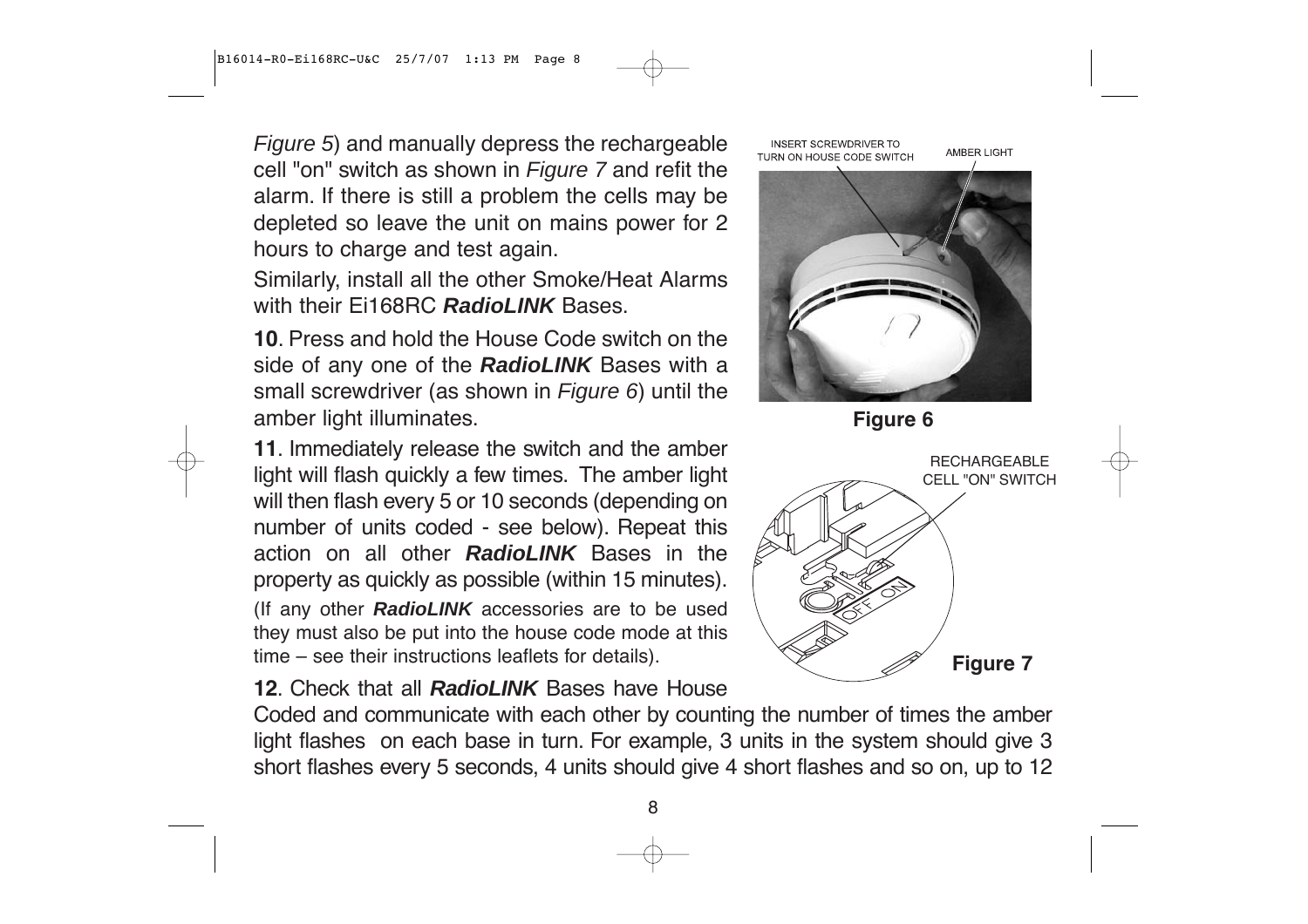units. There is a long flash at 10 units to make counting easier and a further long flash at 20 units (e.g. for systems of 12 Ei168RC Bases and 8 other RadioLINK devices such as Ei407 Manual Call Point and/or Ei411H Remote Control Switch). After 12 units, the flashes are shown every 10 seconds. For example, with 13 units in the system there should be 9 short flashes + 1 long flash + 3 short flashes, every 10 seconds. It may take up to 30 minutes for all the units in the system to be House Coded correctly. If at the end of this period certain units do not show the correct number of flashes, repeat the process (from point 10 above) once more and if this fails see *Section 5*.

**13.** The units will automatically exit the House Code learn mode after 30 minutes however **we recommend that you manually exit the House Code mode** by repressing and holding the House Code switch on one of the units in the system until the amber light turns on, then release. The amber light should stop flashing and an 'exit House Code' signal will be sent to all other units. Check that the amber lights on all other units have stopped flashing. (If some units are still flashing it may indicate a problem with the radio communication from this unit to the other units). Repeat the process once more and if this fails see *Section 5*. Manually exiting the House Code mode reduces the risk of accidentally House Coding your RadioLINK Bases with nearby systems.

**14.** Check the communication by pressing the test/hush button for up to 20 seconds on each unit in turn. The alarm will sound and the amber light on the RadioLINK Base sidewall will illuminate continuously for around 3.5 seconds. All other alarms should sound (this may take up to 20 seconds as the message may need to be relayed through repeaters). Release the test button.The local alarm will cease and you should then be able to hear the other alarms sounding in the distance and then stopping.This may take up to 20 seconds (if any of the alarms do not sound, see *Section 5*).

9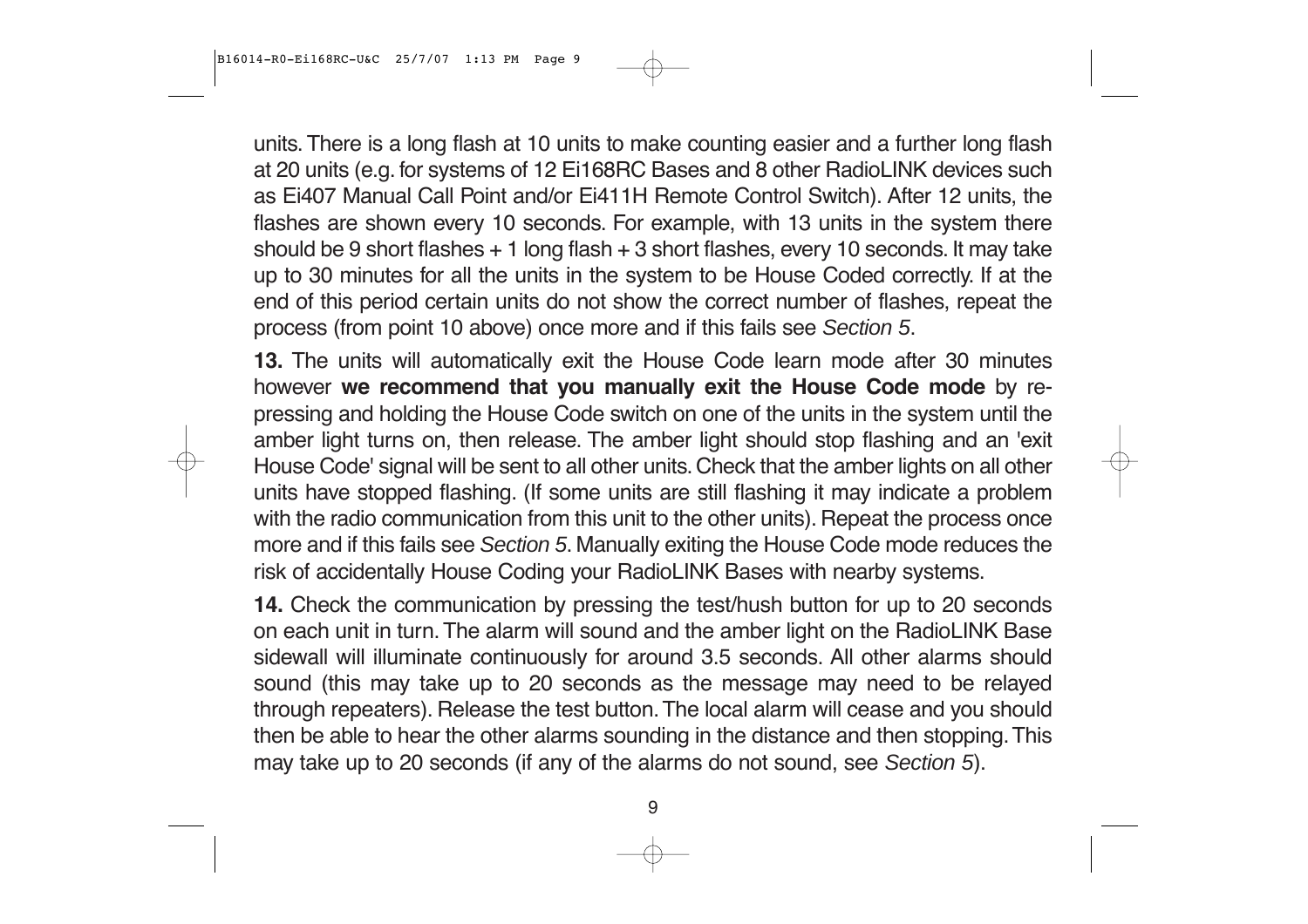When button testing units in sequence it is important to wait 15 seconds plus a further 6 seconds per repeater between button tests (e.g. for a system with 10 repeaters, time to wait: 15 seconds  $+ 10 \times 6$  seconds = 75 seconds between button tests).

Finally attach the label provided to the distribution board to identify the alarm circuits.

(Note: To clear House Codes see section 10 - Technical Specification)

# **4. THE "REPEATER" FUNCTION**

All Ei168RC Bases are set as "Repeater" Bases as supplied. The function of a Repeater Base is to receive and then re-transmit the RF signals. This provides multiple signal paths throughout the installation to give improved RF signal reliability (with 3 or more RadioLINK Bases).

Note the "Repeater" function is not operational until all the units are put in to House Code mode.

The operation of the "Repeaters" can be observed as each unit turns on its amber light as a RadioLINK message is being repeated.

A maximum of ten RadioLINK Bases can be set as '"repeaters" in any one system. If more than ten units are being installed, some of the units in the system must have their "repeater" mode de-activated. The units to de-activate should







**Figure 9**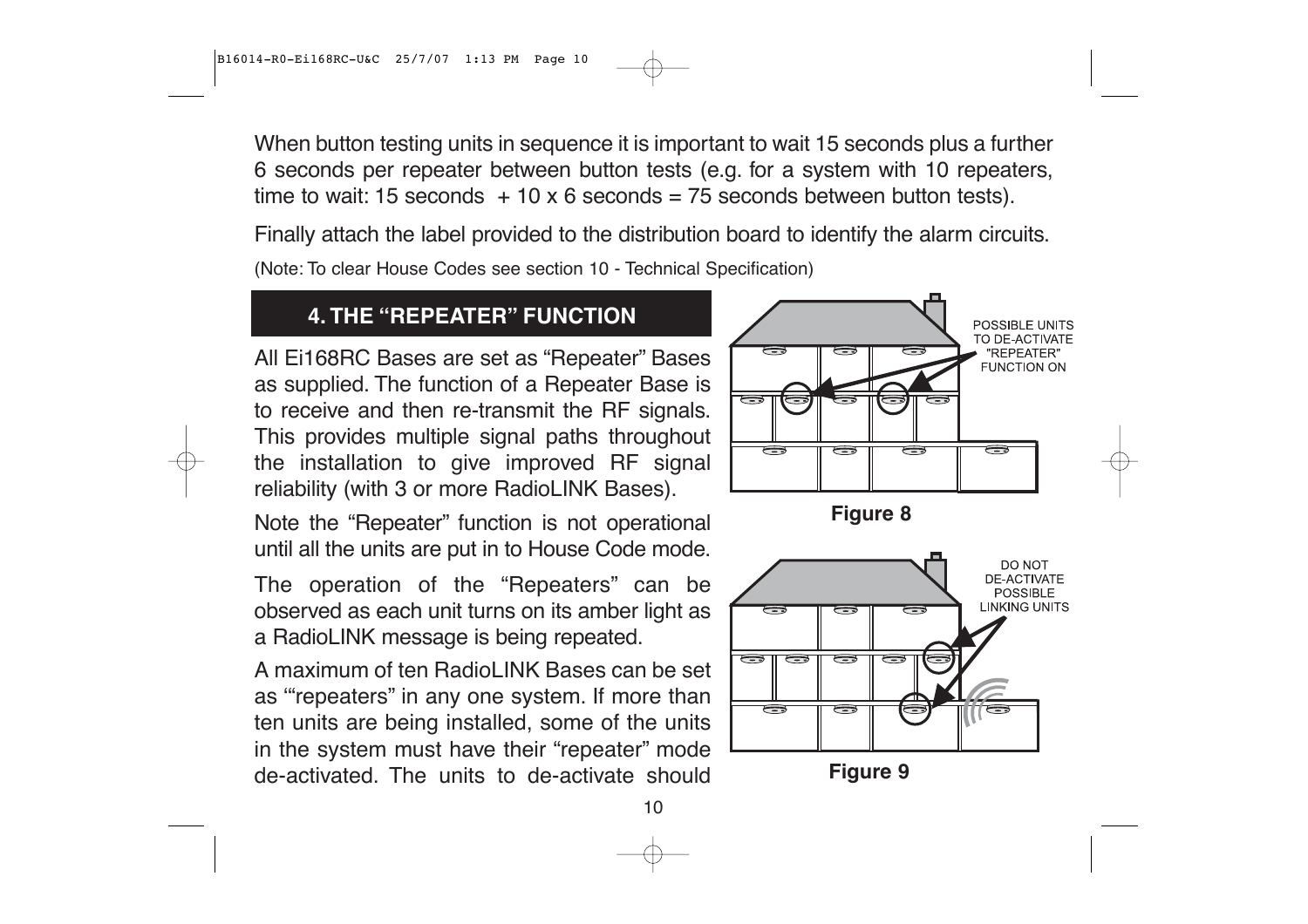have repeater units around them and should not adversely affect the RF coverage throughout the system. See *Figure 8*.

Any units that may provide the only link between units on the edge of the system and the remaining units should be left as "repeaters", as illustrated in *Figure 9*.

#### **To de-activate the "Repeater" function:**

(i) Select a *RadioLINK* Base to de-activate based on the advice above.

(ii) Press and hold the test button on the alarm until it sounds and the amber light on the sidewall of the *RadioLINK* base illuminates. Immediately (while amber light is still on) press and hold the House Code switch on the side of the *RadioLINK* Base with a small screwdriver until the amber light starts to flash slowly. Immediately release the switch.

(iii) The amber light will flash slowly a total of **four** times and then stop. This indicates that the "repeater" function has been deactivated on this unit.

There may be instances where the Repeater function needs to be re-activated, in which case follow the steps below.

## **To re-activate the "Repeater" function:**

(i) Press and hold the test button on the alarm until it sounds and the amber light on the sidewall of the *RadioLINK* base illuminates. Immediately (while amber light is still on) press and hold the House Code switch on the side of the *RadioLINK* Base with a small screwdriver until the amber light starts to flash slowly. Release the switch.

(ii) The amber light will flash slowly a total of **sixteen** times then stop. This indicates that the "repeater" function has been re-activated on this unit.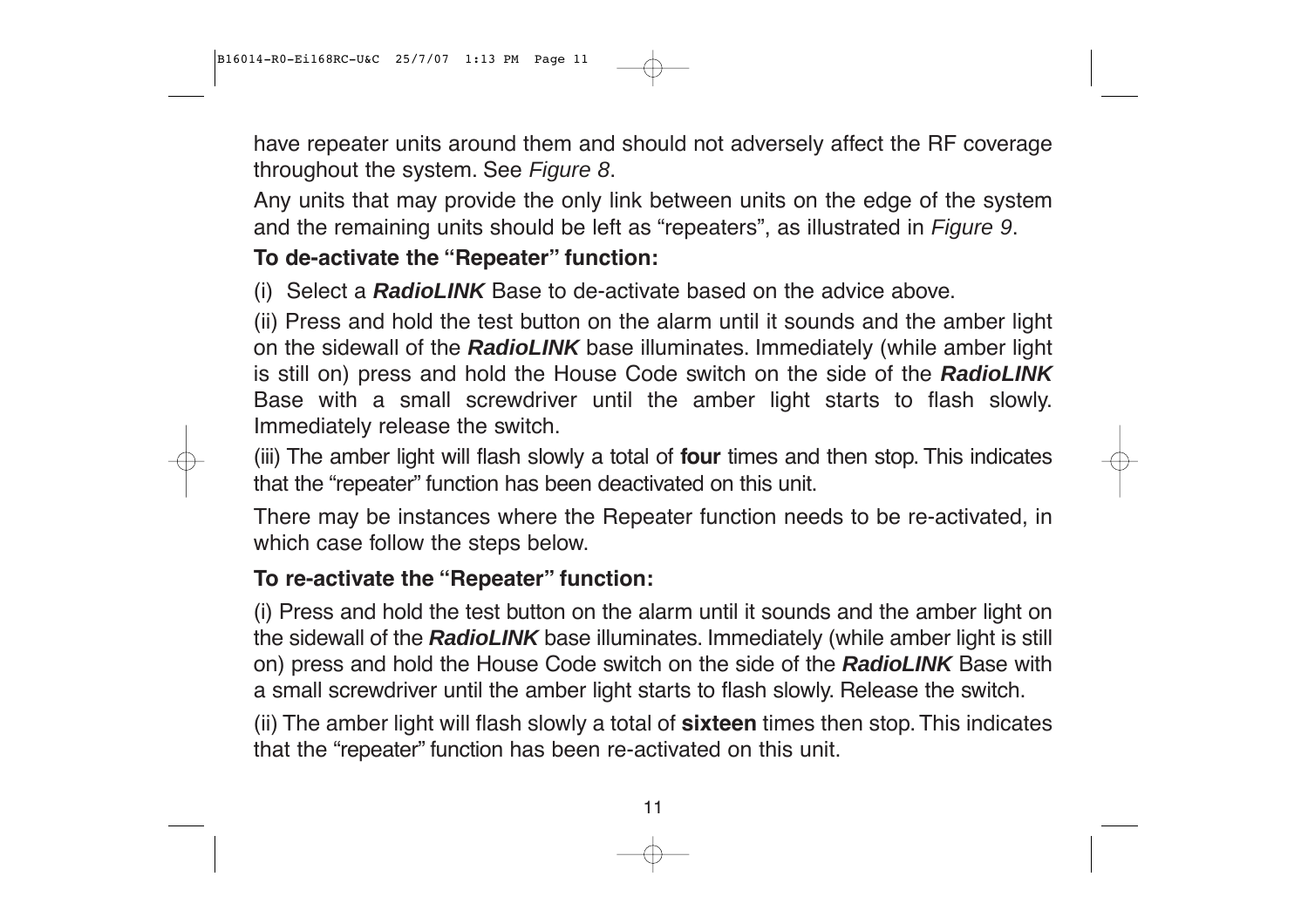# **5. TROUBLESHOOTING THE RF LINK**

If when checking the RadioLINK interconnection some of the alarms do not respond to the button test, then:

(i) Ensure you have held the test button down for up to 20 seconds and the amber light has come on continuously for 3.5 seconds.

(ii) If you have de-activated the Repeater function on a unit, try re-activating the Repeater on this unit and de-activating a different unit.

(iii) Extend the flexible antenna from the base housing. To do this, the antenna should first be removed from its groove in the base of the unit (*see Figure 10*). Remove the breakaway section in the outer rim and push the antenna in to this groove. For improved signal strength the antenna can be pushed flat or vertical with respect to the ceiling (*see Figure 11*).

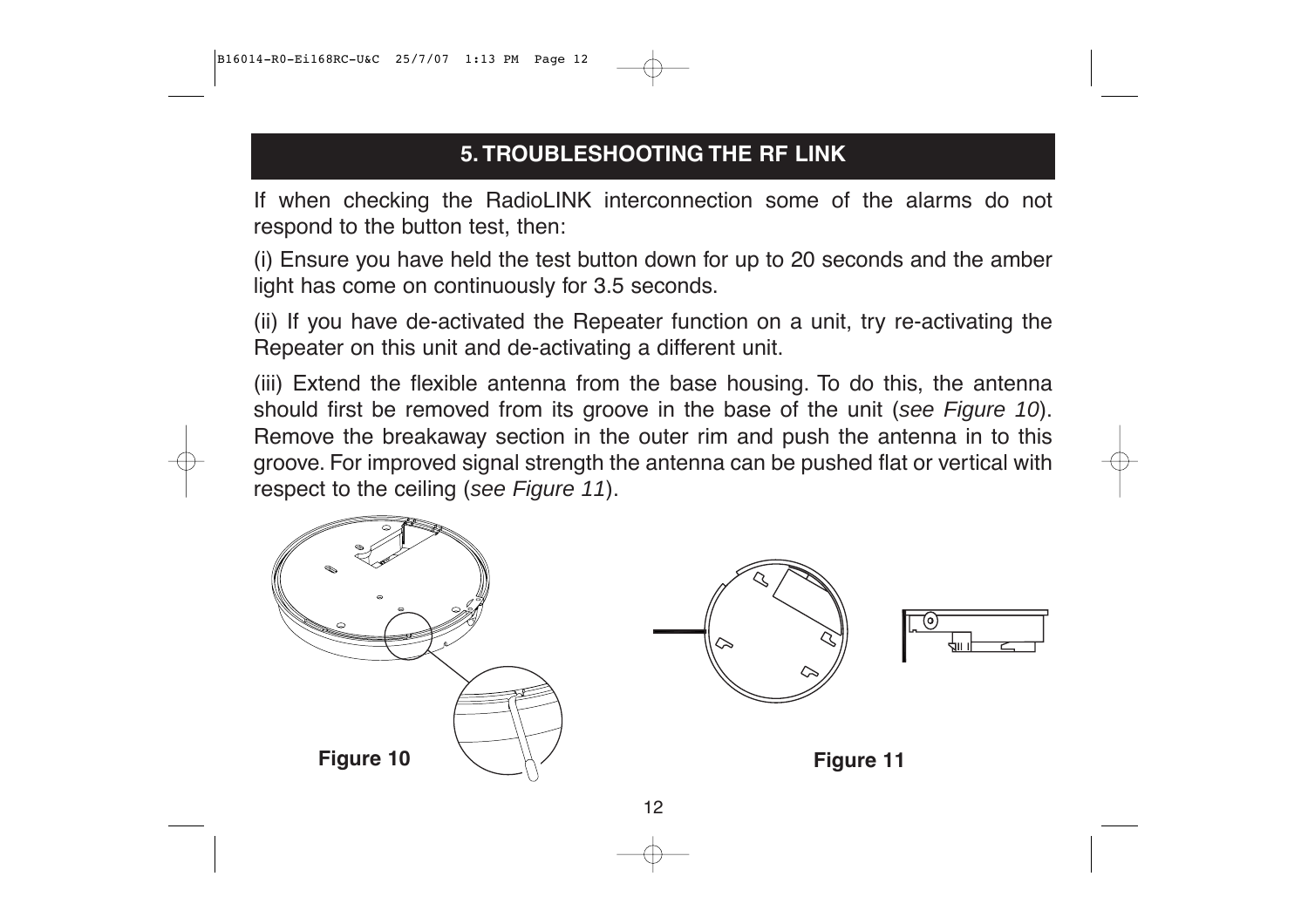(iv) Re-locate/rotate the units. There are a number of reasons why the radio signals may not reach all the smoke alarms in your system (*see Section 6 on "Limitations of Radio Communications*"). Try rotating the units or re-locating the units (e.g. move them away from metal surfaces or wiring) as this can significantly improve signal reception.

Rotating and/or relocating the units may move them out of the range of existing units even though they may have already been House Coded correctly in the system. It is important therefore to check that all detectors are communicating in their final installed positions. If units are rotated and/or resited, we recommend that all units are returned to the factory settings (press and hold the House Code switch on for around 6 seconds until the amber light comes on solidly and then flashes rapidly and stops. Release the House Code switch). Then House Code all units again in their final positions as per *Section 3 "Installation"* paragraphs 10 - 13. The RadioLINK interconnection should then be checked by counting the number of flashes and button testing all units.

## **6. LIMITATIONS OF RADIO COMMUNICATIONS**

Ei Electronics radio communication systems are very reliable and are tested to high standards. However, due to their low transmitting power and limited range (required by regulatory bodies) there are some limitations to be considered:

(i) Radio equipment, such as the Ei168RC *RadioLINK* Base, should be tested regularly - at least weekly. This is to determine whether there are sources of interference preventing communication. The radio paths may be disrupted by moving furniture or renovations, and so regular testing will help identify these and other faults, so that they can be rectified (*see Section 5*).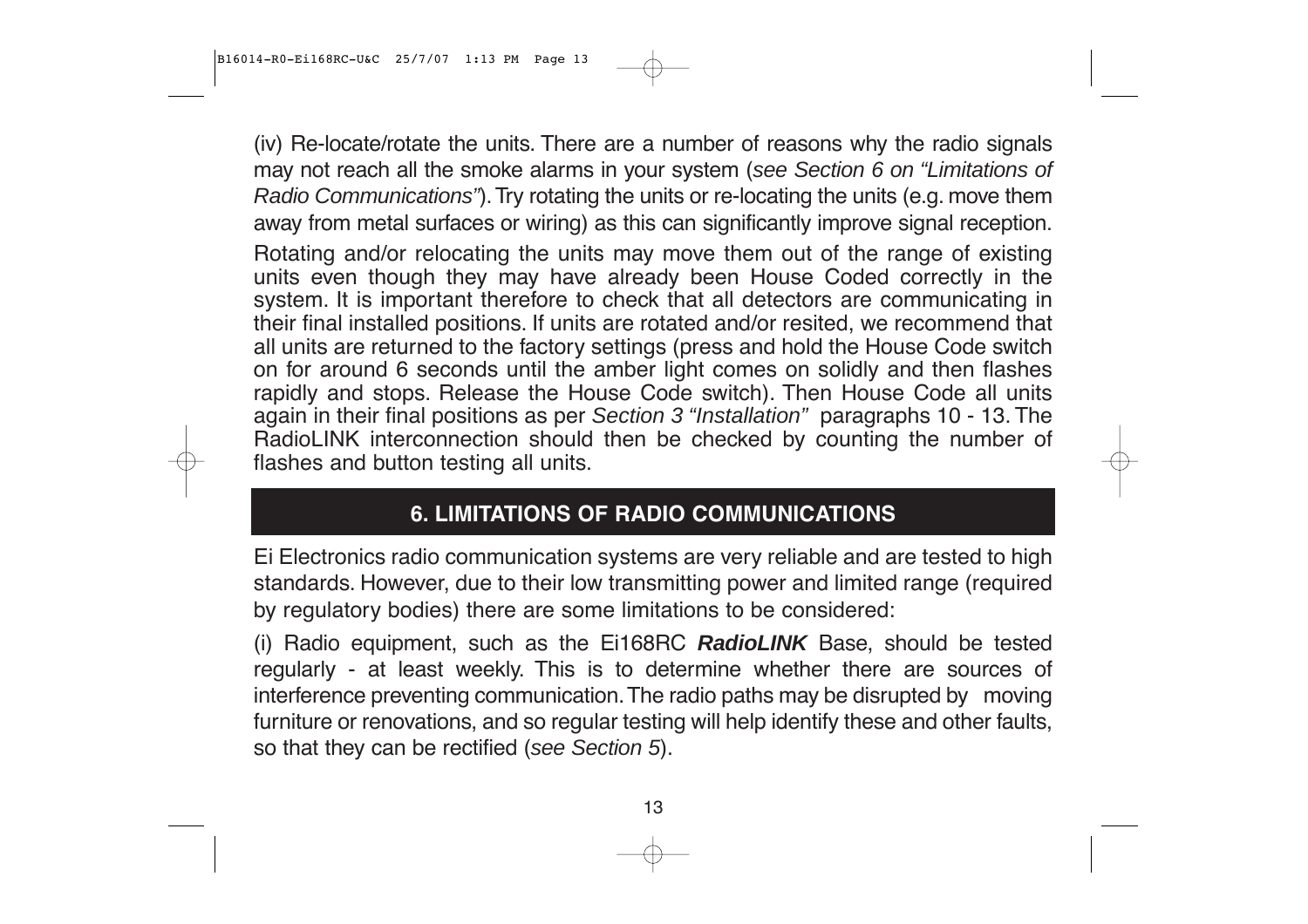(ii) Receivers may be blocked by radio signals occurring on or near their operating frequencies, regardless of the House Coding.

The Ei168RC *RadioLINK* Base has been tested to EN 300 220-1 V1.3.1 (2000- 09) in accordance with the requirements of EN 300 220V1.1.1 (2000-09). These tests are designed to provide reasonable protection against harmful interference in residential installations. This equipment generates, uses and can radiate radio frequency energy and, if not installed and used in accordance with the instructions, may cause interference to radio and/or television reception.

However, there is no guarantee that interference will not occur in a particular installation. If this device does cause such interference, which can be verified by turning the RadioLINK device on and off (remove both the mains and turn off backup power supplies), the user is encouraged to eliminate the interference by one or more of the following measures:

(i) Re-orientate or re-locate the unit.

(ii) Increase the distance between the Ei168RC and the device being affected.

(iii) Connect the device being affected to a mains outlet on a circuit different from the one that supplies the Ei168RC.

(iv) Consult the supplier or an experienced radio/television technician.

## **7. CHECKING & MAINTAINING YOUR ALARM SYSTEM**

#### **7.1 Inspection & Testing Procedure**

We recommend that your Alarm System is checked directly **after installation** and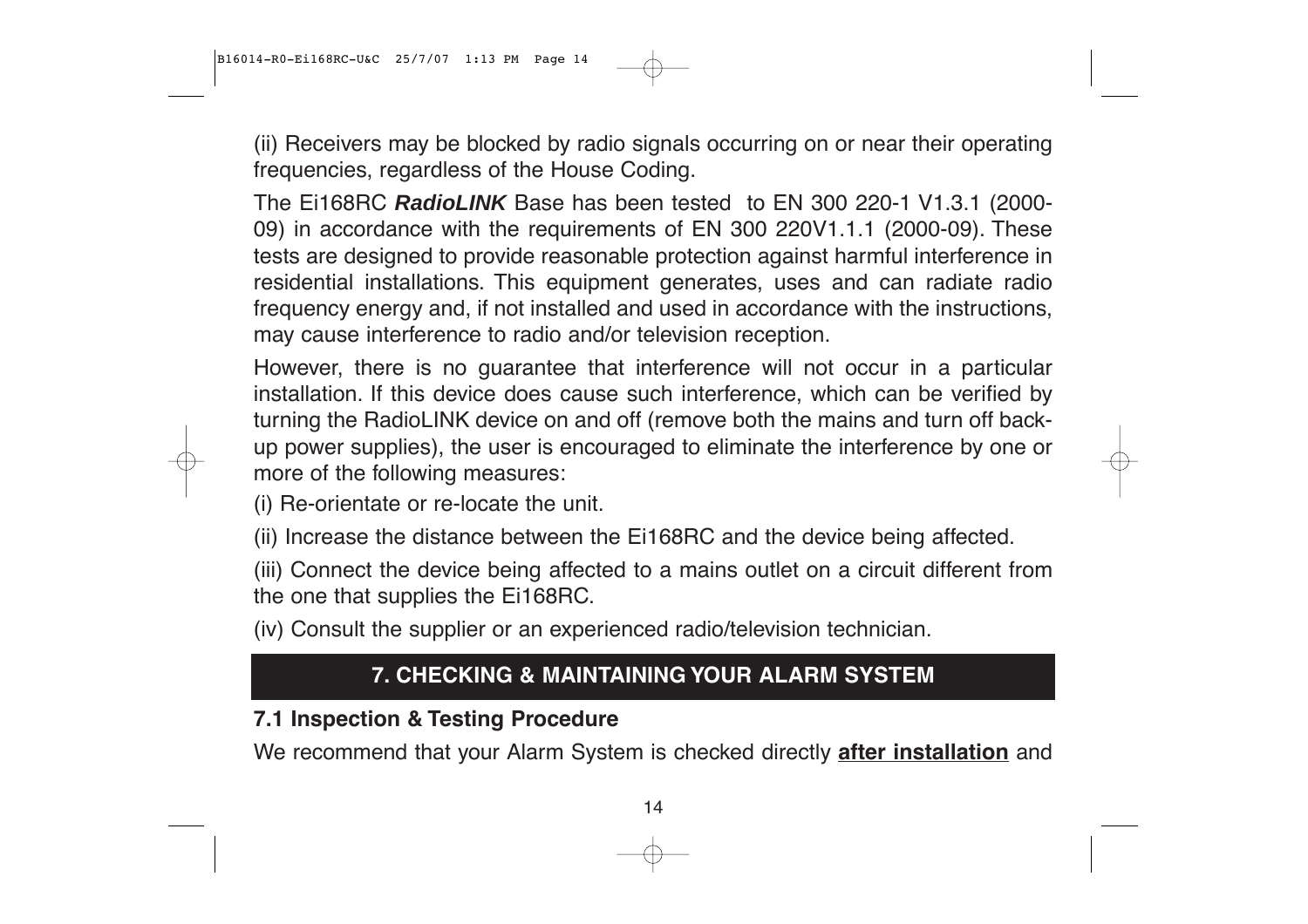then **weekl y** as below. We particularly stress the need for this check after reoccupation following a holiday etc.

(i) Check that the green mains indicator light on the cover of the alarm is on (If it is off, check circuit breakers, fuses and wiring etc.). Check the red light on the cover flashes every 40 seconds.

(ii) Press the test/hush button for up to 20 seconds on each unit. The horn will sound and the amber light on the *RadioLINK* Base sidewall will come on continuously for about 3.5 seconds. This will ensure the sensor chamber, electronics and sounder are working. A red light on the cover will flash while the horn is sounding. All other installed units should now sound. Release the test button. The local alarm will cease and you should then be able to hear the other alarms sounding in the distance (if any of the alarms do not sound see **Section 5**). Pressing the test button simulates the effect of smoke or heat during a real fire and is the best way to ensure the Alarm is operating correctly.

## **WARNING: DO NOT TEST WITH FLAME.**

(This can set fire to the Alarm and damage the house).

We do not recommend testing with smoke or heat as the results can be misleading unless special apparatus is used.

Check for any sign of contamination such as cobwebs or dust and if necessary clean the alarm as described in the Smoke Alarm instruction leaflet.

## **7.2 Checking** *RadioLINK* **Base Battery Back-Up**

It is important to check that the rechargeable back-up cells in the Ei168RC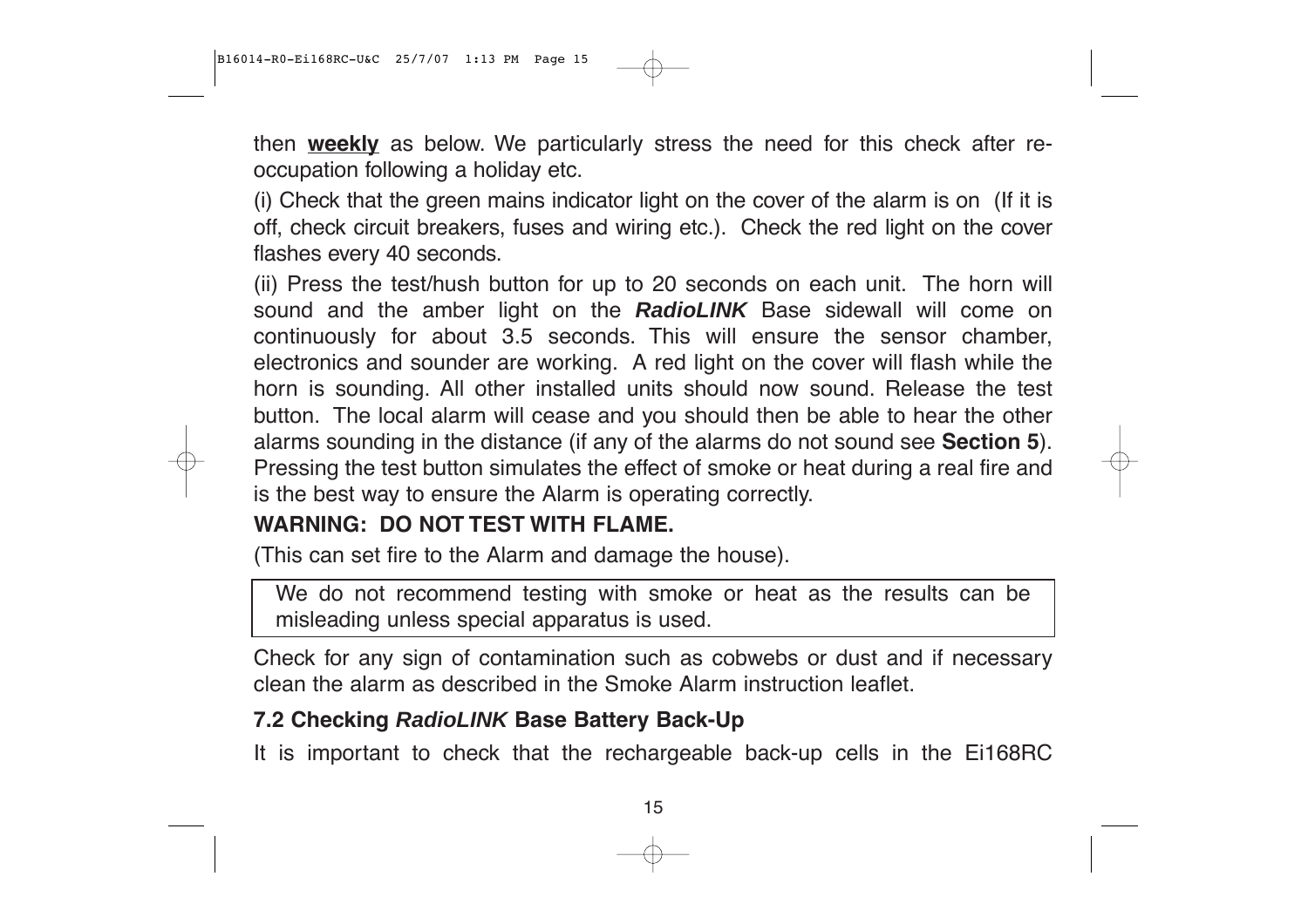*RadioLINK* Base are switched on, charged, and capable of powering the system. We therefore recommend that the functioning of the mains rechargeable cell backup is checked directly **after installation** and then **at least yearl y** as follows:

(i) Check that the amber light on the side of the *RadioLINK* Base is not flashing once every 10 seconds. If it is, it indicates that the rechargeable cells in the *RadioLINK* Base are not connected or depleted. Remove the Alarm and press the rechargeable cell "on" switch (see *Figures 5 & 7*). Re-install the Smoke/Heat Alarm and re-connect the mains. If the amber light is still flashing every 10 seconds leave it for 2 hours to charge and then re-check.

(ii) Switch off or disconnect mains. The green light on the Smoke/Heat Alarm will turn off. Check the radio communication as described in *Section 7.1*. Check the battery backup as per (i) above.

(iii) If everything is satisfactory, re-connect the mains.

If the interconnect fails to operate or the amber light continues to flash every 10 seconds (even after (i) previously) then it is defective and must be replaced (see *Section 8 "Getting your RadioLINK Base Serviced"* below).

Further instructions are given in the instruction leaflet supplied with the Smoke/ Heat Alarm regarding their maintenance and checking of their back-up supplies.

## **7.3 End of Life**

After 10 years (see date on the side of the *RadioLINK* Base) the Ei168RC *RadioLINK* Base and the attached Smoke or Heat Alarm must be replaced.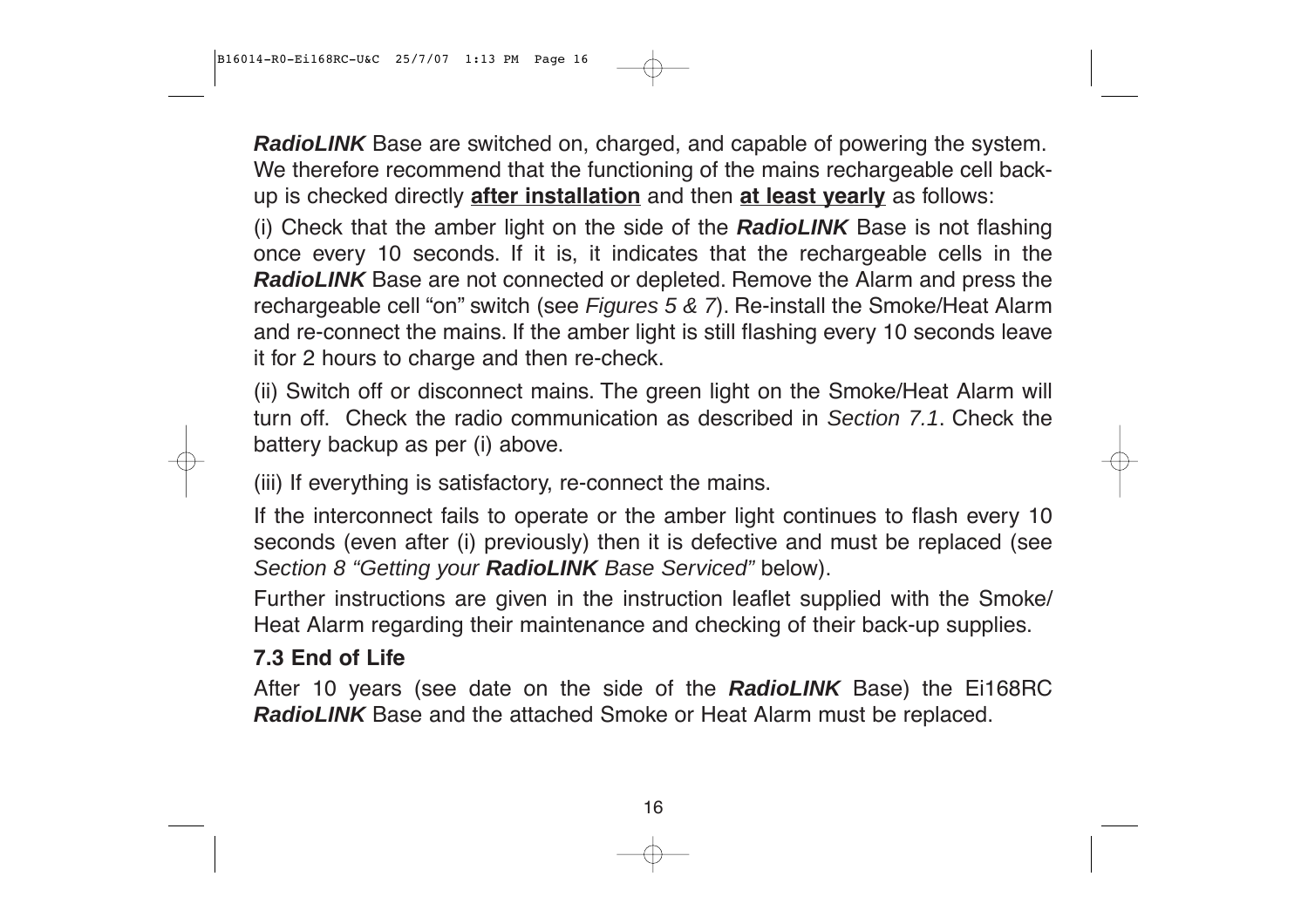## **8. GETTING YOUR** *RadioLINK* **BASE SERVICED**

If your *RadioLINK* Base fails to work after you have carefully read all the instructions, checked that the unit has been installed correctly and is receiving AC power (green light on Smoke/Heat Alarms), contact Customer Assistance at the nearest address given at the end of this leaflet. If it needs to be returned for repair or replacement, lightly press the "off" switch (see *Figure 7*) to disconnect the rechargeable cells and put both the alarm and the Ei168RC *RadioLINK* Base in a padded box and send it to "Customer Assistance and Information" at the nearest address given on the unit or in this leaflet. State the nature of the fault, where the *RadioLINK* Base and alarm were purchased and the date of purchase. Do not snap the Smoke/Heat Alarm on to the *RadioLINK* Base as this connects the battery and the unit may beep or alarm in the post.

## **9. FIVE YEAR GUARANTEE**

Ei Electronics guarantees this *RadioLINK* Base for five years from date of purchase against any defects that are due to faulty materials or workmanship. This guarantee only applies to normal conditions of use and service and does not include damage resulting from accident, neglect, misuse, unauthorised dismantling, or contamination howsoever caused. This guarantee excludes incidental and consequential damage. This guarantee does not cover costs associated with the removal and/or installation of units. If this *RadioLINK* Base should become defective within the guarantee period, it must be returned with proof of purchase, carefully packaged, and with the problem clearly stated to one of the addresses given at the end of this leaflet (see *"Getting Your RadioLINK Base Serviced"*). We shall at our discretion repair or replace the faulty unit.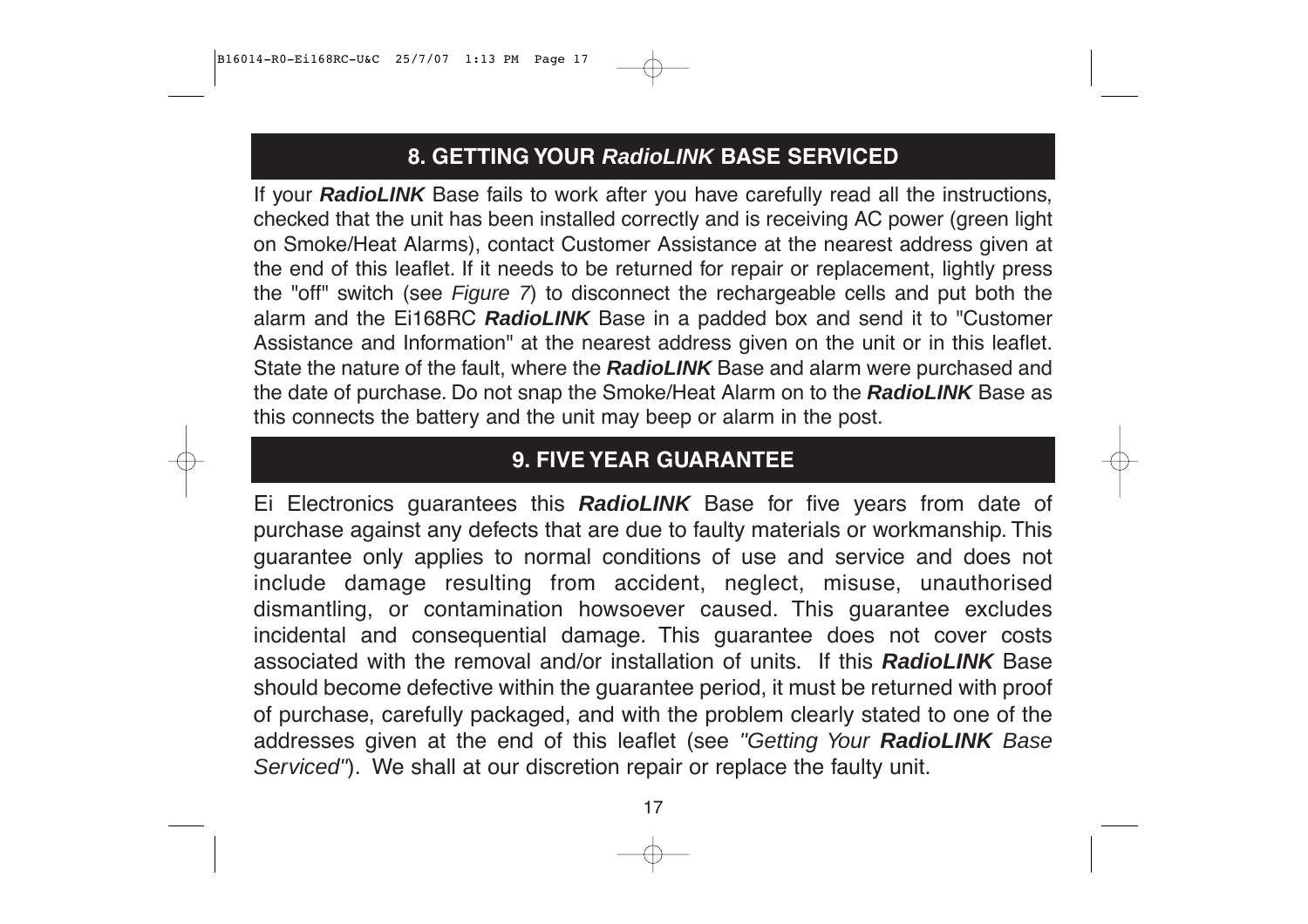Do not interfere with the *RadioLINK* Base or attempt to tamper with it. This will invalidate the guarantee, but more importantly may expose the user to shock or fire hazards. This guarantee is in addition to your statutory rights as a consumer.

# **10. TECHNICAL SPECIFICATION**

**Mains:** 230VAC

**Battery Back-Up:** Built-in Rechargeable Lithium Cells (up to 30 days back-up) **Approvals:** Complies with EMC, Electrical Safety and Radio Regulations – including requirements of the RTTE Directive Compatibility 1999/5/EC (RF Performance to EN300220-3, EMC to EMC 301489-3) - independently tested **Humidity Range:** 15% to 95% RH (non-condensing)

**Radio Frequency:** 868 MHz band

**RF Power:** +5dBm

**Range:** 150 meters (minimum) in free space (without use of the "Repeater" function)

#### **RF RECEPTION**

**Alarm Signal Reception:** Turns on horn without red light flashing for as long as it receives an alarm signal. An alarm cancel signal turns off the alarm; if no cancel signal is received it automatically turns off after 70 seconds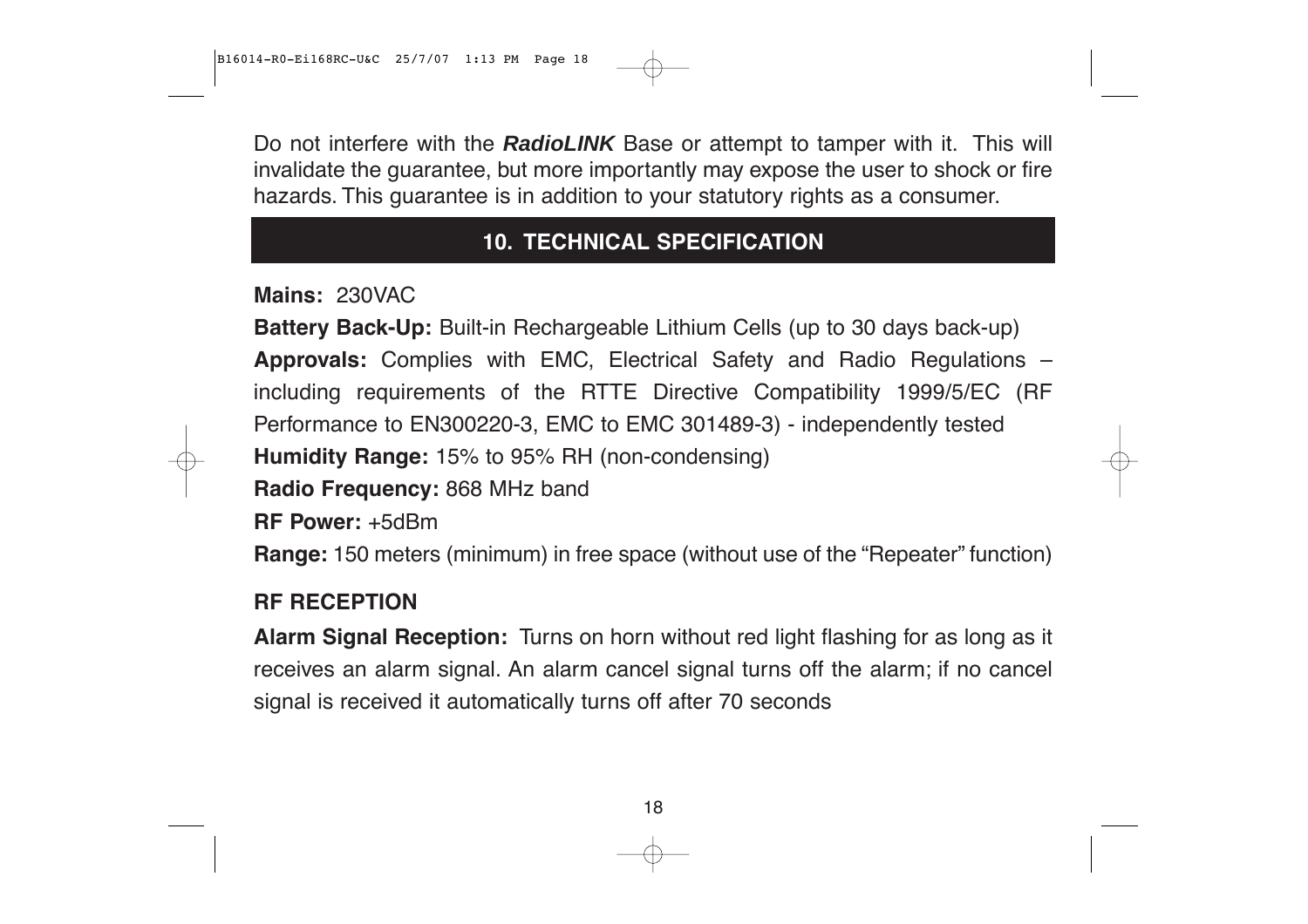#### **RF VISUAL INDICATOR (Amber)**

**On Transmission:** Amber LED lights continuously for 1.5 to 3.5 seconds while messages are being transmitted. The amber light also flashes after receipt of an alarm cancel signal

**Low Battery Indication:** Amber light flashes every 10 seconds

**Size of System:** The recommended maximum is 12 Ei168RC units. In addition 8 further RadioLINK accessories (such as Ei407 Manual Call Point & Ei411H Remote Control Switch) can be used. In some installations the RF range is likely to be the limiting factor

**Communication:** All units will communicate together as shipped. After a unit has been House Coded it will only communicate with other units House Coded at the same time. House Coding is essential to prevent false alarms with, or from neighbouring systems. The "Repeater" function will not operate until units have been House Coded

**Entering House Code Mode:** Pressing and holding the House Code switch until the amber light illuminates, then releasing puts the *RadioLINK* Base into House Code mode. **House Code Mode:** The *RadioLINK* Base transmits and receives specific codes. The amber light will flash every 5 or 10 seconds (depending on number of units coded - up to 12 units the flashes are every 5 seconds, above 12 units the flashes are every 10 seconds) to indicate the number of House Coded units in the system

**Duration of House Code Mode:** 30 minutes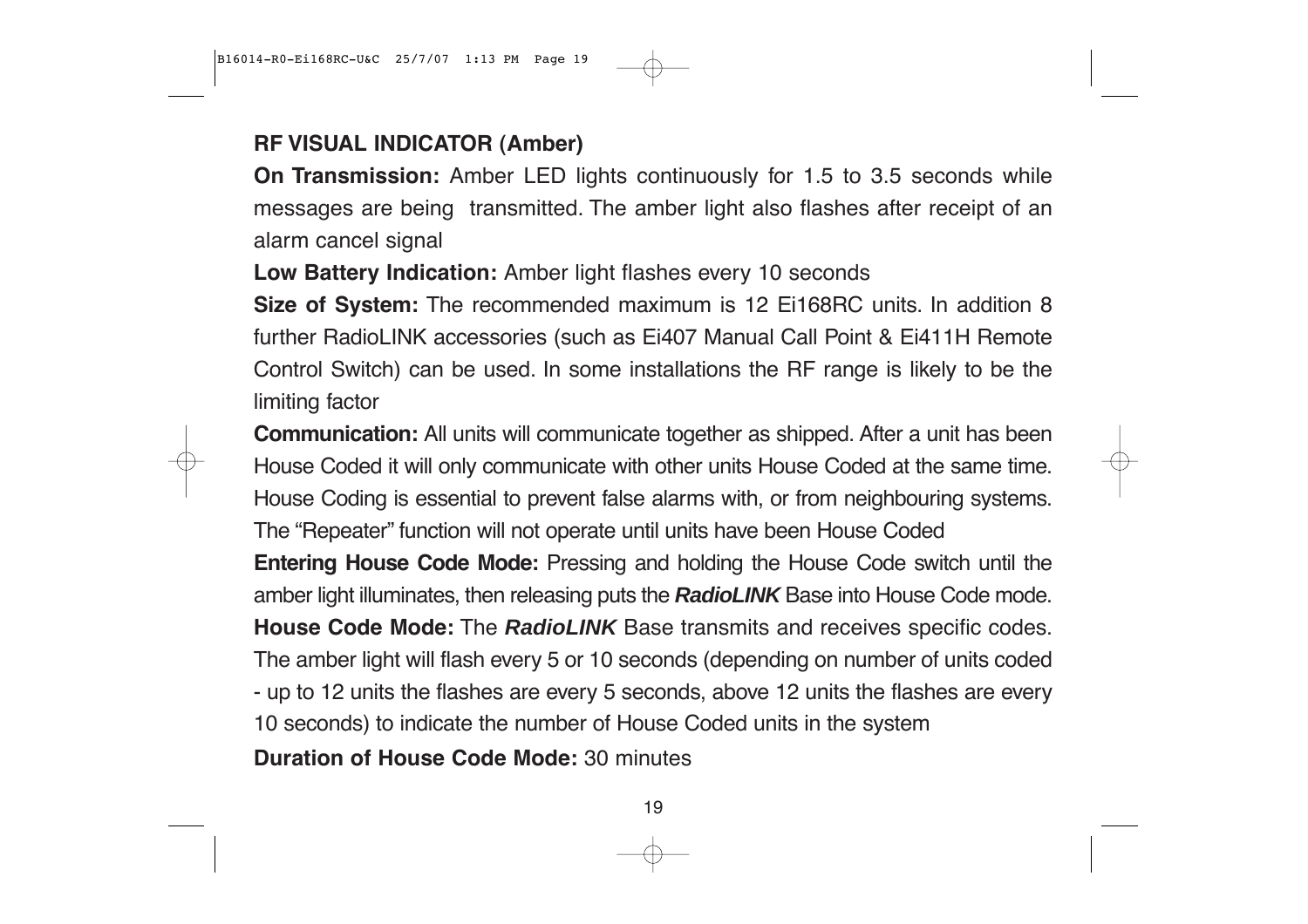**Clearing House Codes:** The House Codes memorised can be deleted (i.e. the *RadioLINK* Bases can be uncoded) by pressing and holding the House Code switch on for about 6 seconds. The amber light comes on solidly, then flashes rapidly and stops. Release the House Code switch. The *RadioLINK* Base has now been returned to the default factory setting.

All Ei168RC Bases are set as "Repeater" Bases as standard. The function of a Repeater Base is to receive and then re-transmit the RF signals. This provides multiple possible signal paths to give increased reliability. A maximum of ten RadioLINK Bases can be set as Repeaters in any one system.

#### **De-activating the Repeater function:**

Press and hold the test button on the alarm until it sounds and the amber light on the side of the *RadioLINK* base illuminates. Immediately (while amber light is still on) press and hold the House Code switch on the side of the *RadioLINK* Base with a small screwdriver until the amber light starts to flash slowly. Release the switch. The amber light will flash slowly a total of **four** times and then stop. This indicates that the Repeater mode has been deactivated.

#### **Re-activating the Repeater function:**

Press and hold the test button on the alarm until it sounds and the amber light on the side of the *RadioLINK* base illuminates. Immediately (while amber light is still on) press and hold the House Code switch on the side of the *RadioLINK* Base with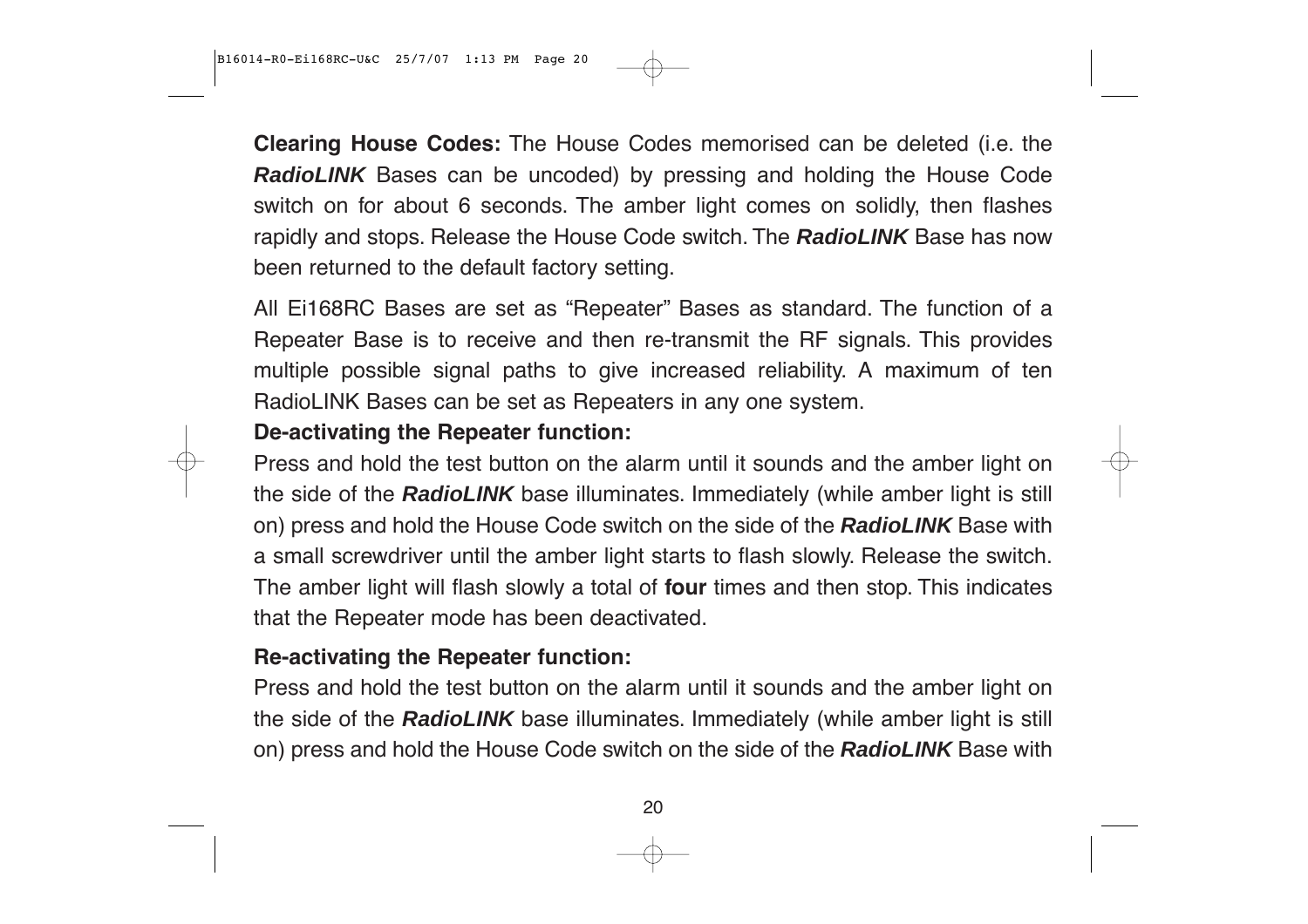a small screwdriver until the amber light starts to flash slowly. Release the switch. The amber light will flash slowly a total of **sixteen** times and then stop. This indicates that the Repeater mode has been re-activated.

## **11.** *RadioLINK* **ACCESSORIES**

#### **Ei411H -** *RadioLINK* **REMOTE SYSTEM CONTROL**

This wall mounted device allows you to **Locate**, **Hush** and **Test** RadioLINK Bases with Ei161RC, 164RC or 166RC only alarms fitted. It also has a Locate Memory function that allows the alarm that had previously triggered the system to be identified - a useful troubleshooting feature.(This device must *not* be used with Ei141, Ei144 & Ei146 alarms attached to Ei168RC Bases).



## **Ei428 -** *RadioLINK* **RELAY MODULE**

This module is a device that switches an internal relay upon receipt of an alarm signal from a RadioLINK device - useful for signalling to panels, turning on strobes etc.

#### **Ei407 -** *RadioLINK* **MANUAL CALL POINT**

This wall mounted call point, when activated, will alarm all Smoke/Heat Alarms mounted on Ei168RC RadioLINK Bases.



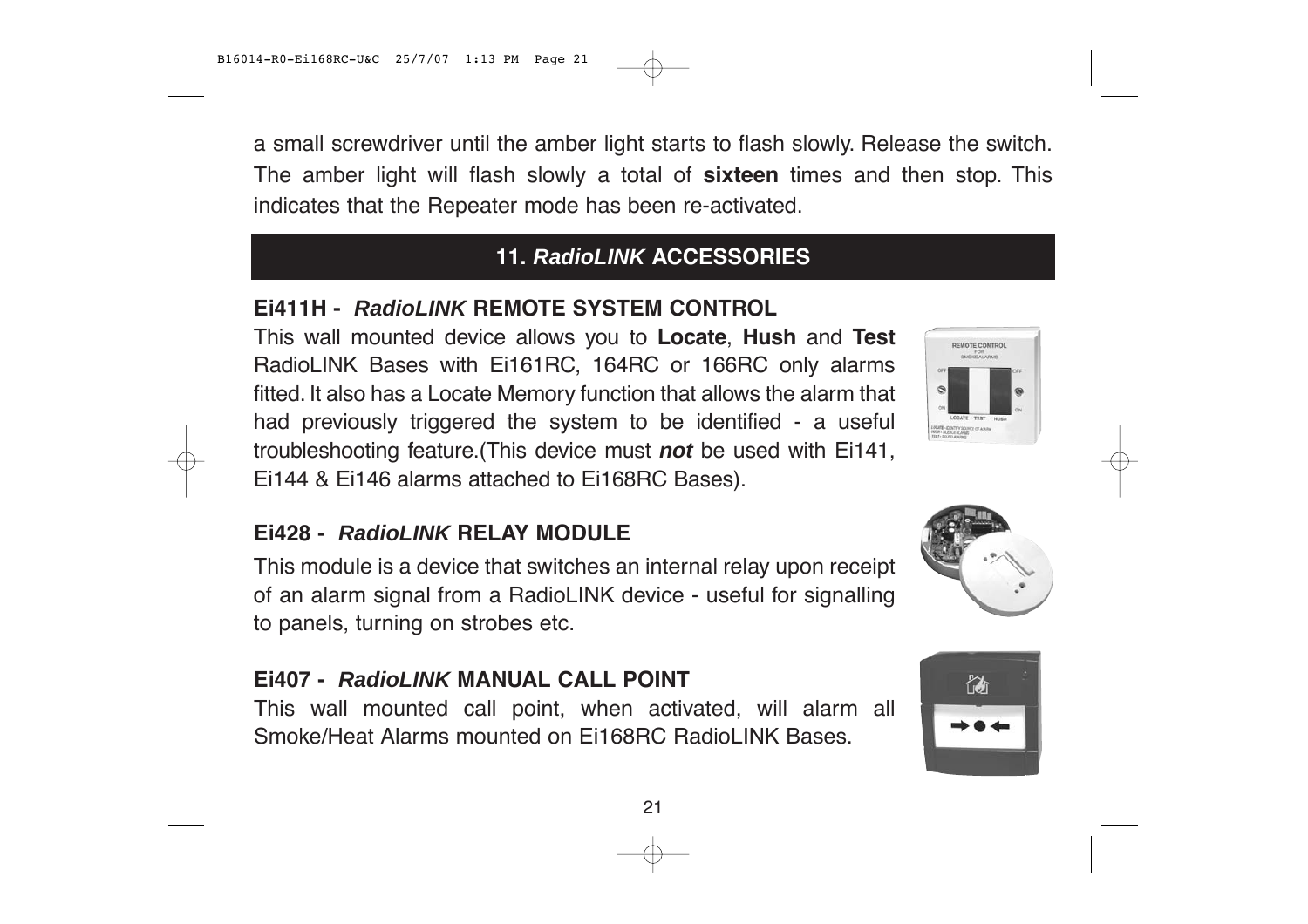The crossed out wheelie bin symbol that is on your product indicates that this product should not be disposed of via the normal household waste stream. Proper disposal will prevent possible harm to the environment or to human health. When disposing of this product please separate it from other waste streams to ensure that it can be recycled in an environmentally sound manner. For more details on collection and proper disposal, please contact your local government office or the retailer where you purchased this product.

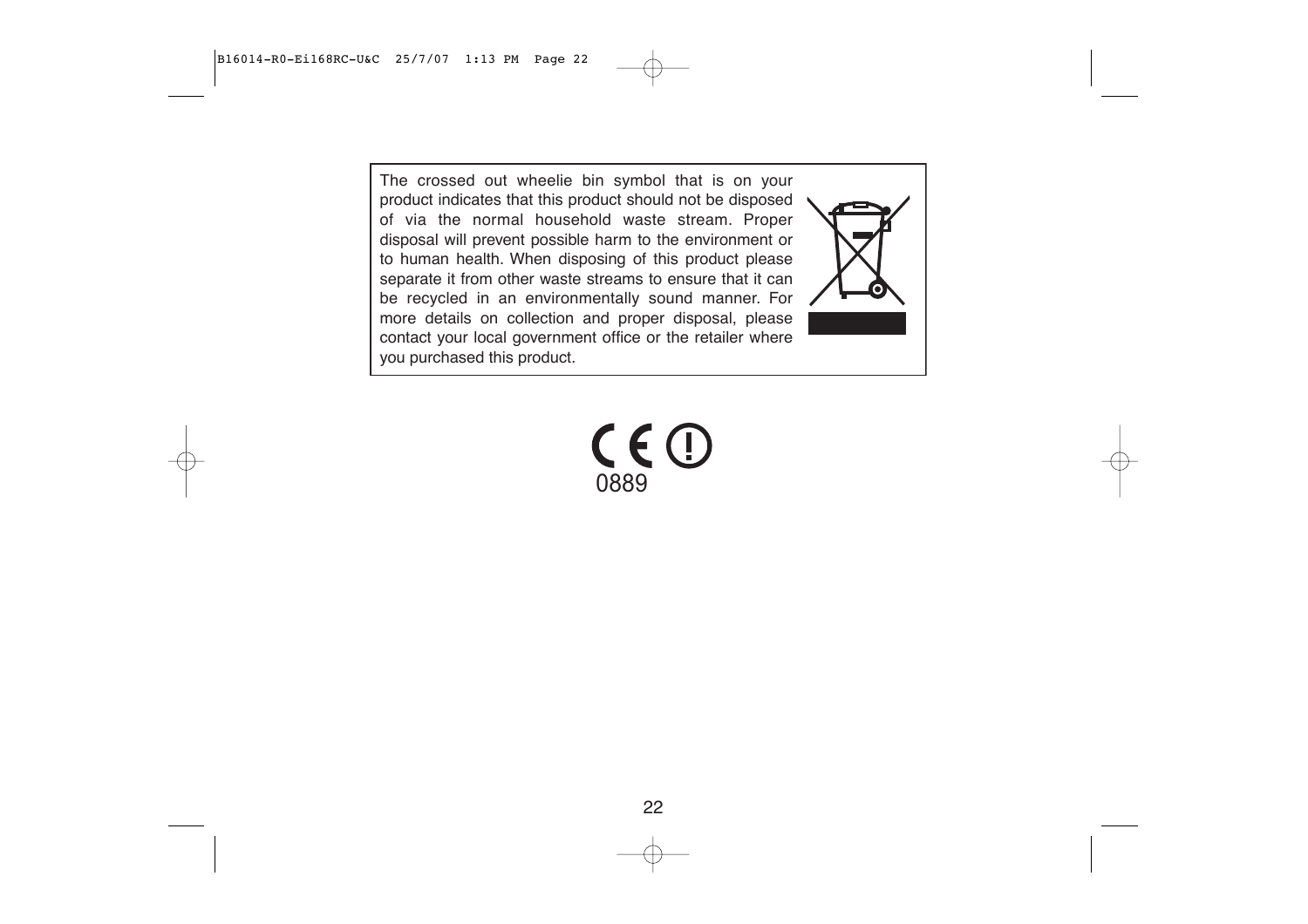B16014-R0-Ei168RC-U&C 25/7/07 1:13 PM Page 23

↔